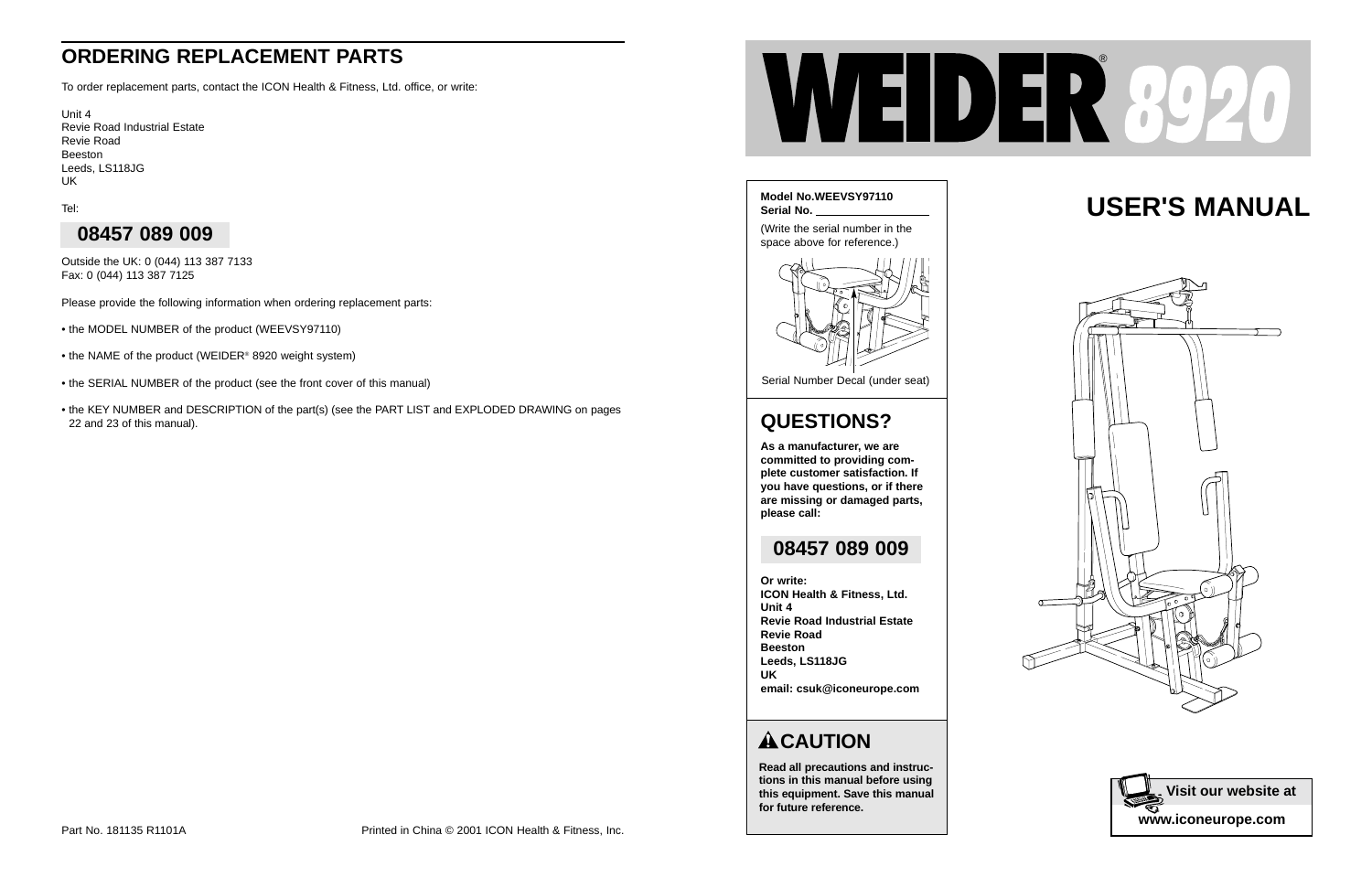

### **TABLE OF CONTENTS**

Note: A PART IDENTIFICATION CHART is attached in the centre of this manual. Remove the PART IDENTIFI-CATION CHART before beginning assembly.

### **EXPLODED DRAWING—Model No. WEEVSY97110** R1101A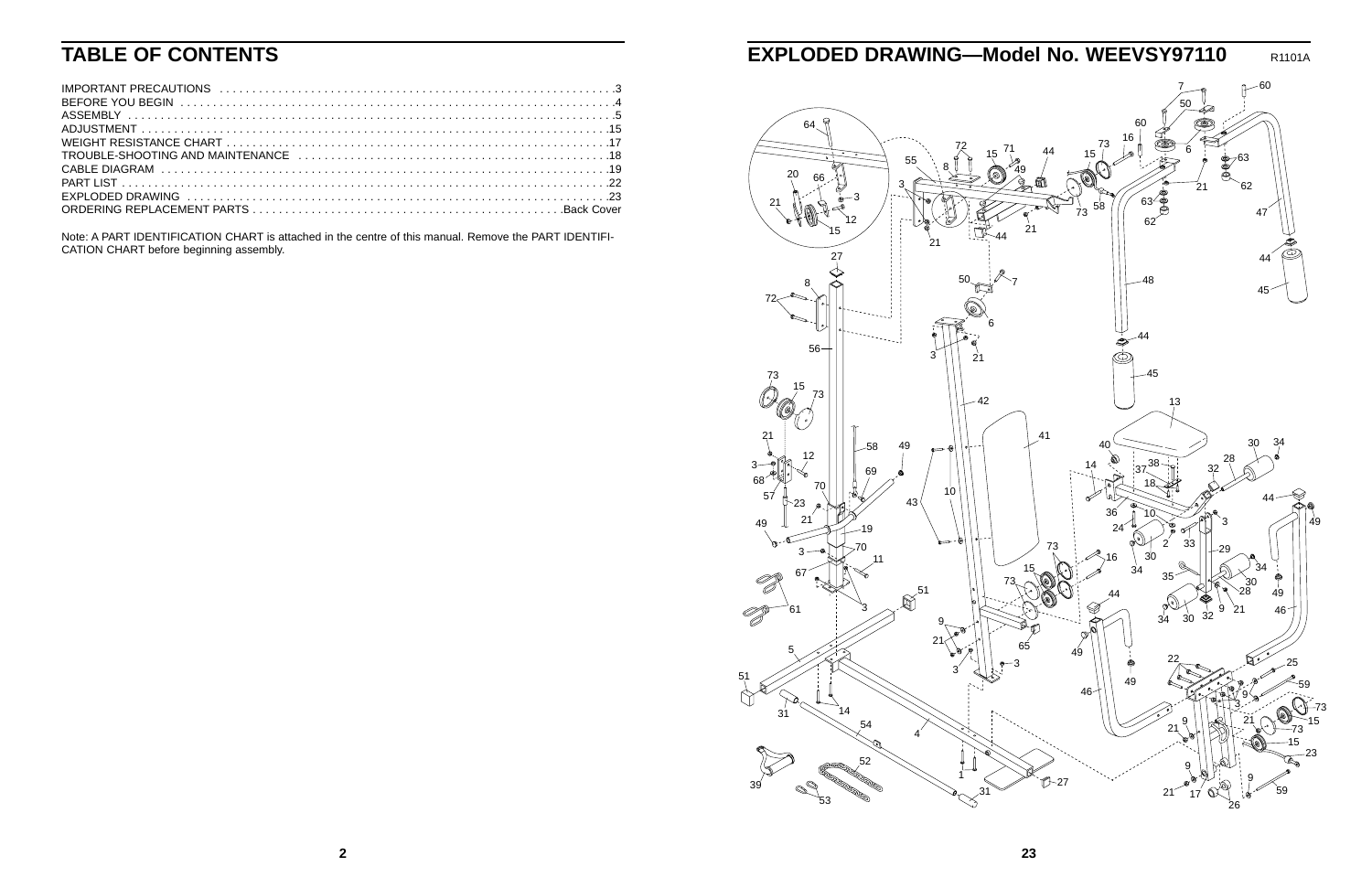- **1. Read all instructions in this manual and in the accompanying literature before using the weight system. Use the weight system only as described in this manual.**
- **2. It is the responsibility of the owner to ensure that all users of the weight system are adequately informed of all precautions.**
- **3. The weight system is intended for home use only. Do not use the weight system in a commercial, rental, or institutional setting.**
- **4. Use the weight system only on a level surface. Cover the floor or carpet beneath the weight system to protect the floor.**
- **5. Make sure all parts are properly tightened each time the weight system is used. Replace any worn parts immediately.**
- **6. Keep children under the age of 12 and pets away from the weight system at all times.**
- **7. Keep hands and feet away from moving parts.**
- **8. Always wear athletic shoes for foot protection when using the weight system.**
- **9. The weight system is designed to support a maximum user weight of 114 kg (250 lbs.). Do not place more than 57 kg (125 lbs.) on the weight carriage.**
- **10. Never release the press arm, butterfly arms, leg lever, lat bar, or nylon strap whilst weights are raised; the weights will fall with great force.**
- **11. Make sure that the cables remain on the pulleys at all times. If the cables bind whilst you are exercising, stop immediately and make sure that the cables are on all of the pulleys.**

**A WARNING:** To reduce the risk of serious injury, read the following important precau**tions before using the weight system.**

**AWARNING:** Before beginning this or any exercise program, consult your physician. This **is especially important for persons over the age of 35 or persons with pre-existing health problems. Read all instructions before using. ICON assumes no responsibility for personal injury or property damage sustained by or through the use of this product.** 

| he |  | 12. Always stand on the foot plate when per-<br>forming an exercise that could cause the<br>weight system to tip. |  |  |  |
|----|--|-------------------------------------------------------------------------------------------------------------------|--|--|--|
|    |  |                                                                                                                   |  |  |  |

#### **13. Always disconnect the lat bar from the weight system when performing an exercise that does not use the lat bar.**

- **14. If you feel pain or dizziness at any time whilst exercising, stop immediately and begin cooling down.** 
	- **15. The decal shown below has been placed on the weight system in the indicated location. If the decal is missing or illegible, please call our Customer Service Department toll-free at 08457 089 009 to order a free replacement decal. Apply the decal in the indicated location.**



Note: "#" indicates a non-illustrated part. Specifications are subject to change without notice.

### **PART LIST—Model No. WEEVSY97110** R1101A

| Key No. Qty.   |                         | <b>Description</b>      | Key No. Qty. |                         | <b>Description</b>           |
|----------------|-------------------------|-------------------------|--------------|-------------------------|------------------------------|
| 1              | $\overline{2}$          | M8 x 63mm Carriage Bolt | 38           | 1                       | M6 x 50mm Carriage Bolt      |
| $\overline{2}$ | $\mathbf{1}$            | M6 Nylon Locknut        | 39           | 1                       | Nylon Strap                  |
| 3              | 16                      | M8 Nylon Locknut        | 40           | 1                       | Seat Knob                    |
| 4              | 1                       | <b>Base</b>             | 41           | 1                       | <b>Backrest</b>              |
| 5              | 1                       | <b>Stabiliser</b>       | 42           | 1                       | <b>Front Upright</b>         |
| 6              | 3                       | "V"-Pulley              | 43           | $\overline{2}$          | M6 x 63mm Screw              |
| $\overline{7}$ | 3                       | M10 x 60mm Bolt         | 44           | 6                       | 45mm Square Inner Cap        |
| 8              | $\overline{c}$          | <b>Support Plate</b>    | 45           | $\overline{2}$          | Large Foam Pad               |
| 9              | 8                       | M10 Washer              | 46           | $\overline{2}$          | Press Arm                    |
| 10             | $\overline{\mathbf{4}}$ | M6 Washer               | 47           | 1                       | Left Arm                     |
| 11             | 1                       | M8 x 70mm Bolt          | 48           | 1                       | <b>Right Arm</b>             |
| 12             | $\overline{2}$          | M10 x 50mm Bolt         | 49           | 8                       | 25mm Round Inner Cap         |
| 13             | 1                       | Seat                    | 50           | 3                       | Long Cable Trap              |
| 14             | 3                       | M8 x 67mm Carriage Bolt | 51           | $\overline{2}$          | 50mm Square Outer Cap        |
| 15             | 8                       | 90mm Pulley             | 52           | 1                       | Chain                        |
| 16             | 3                       | M10 x 97mm Bolt         | 53           | $\overline{2}$          | Cable Clip                   |
| 17             | 1                       | Press Frame             | 54           | 1                       | Lat Bar                      |
| 18             | $\overline{2}$          | M6 x 16mm Screw         | 55           | 1                       | <b>Top Frame</b>             |
| 19             | 1                       | Weight Carriage         | 56           | 1                       | Rear Upright                 |
| 20             | $\mathbf{1}$            | <b>Pulley Bracket</b>   | 57           | 1                       | Long "U"-Bracket             |
| 21             | 14                      | M10 Nylon Locknut       | 58           | 1                       | Long Cable                   |
| 22             | 4                       | M8 x 63mm Bolt          | 59           | $\overline{2}$          | M10 x 198mm Bolt             |
| 23             | 1                       | <b>Short Cable</b>      | 60           | $\overline{2}$          | <b>Butterfly Arm Bushing</b> |
| 24             | 1                       | M6 x 50mm Screw         | 61           | $\overline{2}$          | <b>Spring Clip</b>           |
| 25             | 1                       | M10 x 87mm Bolt         | 62           | $\overline{2}$          | 25mm Round Cover Cap         |
| 26             | 2                       | 25mm Plastic Bushing    | 63           | $\overline{\mathbf{4}}$ | 25mm Retainer                |
| 27             | $\overline{2}$          | 50mm Square Inner Cap   | 64           | 1                       | M8 x 115mm Bolt              |
| 28             | $\overline{2}$          | Pad Tube                | 65           | 1                       | 25mm Square Inner Cap        |
| 29             | 1                       | Leg Lever               | 66           | 1                       | Cable Trap                   |
| 30             | 4                       | Foam Pad                | 67           | 1                       | <b>Weight Stop</b>           |
| 31             | $\overline{2}$          | Handgrip                | 68           | 1                       | M8 Washer                    |
| 32             | $\overline{2}$          | 38mm Square Inner Cap   | 69           | 1                       | M10 x 20mm Bolt              |
| 33             | 1                       | M8 x 57mm Bolt          | 70           | 3                       | <b>Square Slider Bushing</b> |
| 34             | 4                       | 19mm Round Inner Cap    | 71           | 1                       | M10 x 45mm Bolt              |
| 35             | 1                       | M10 x 63mm Eyebolt      | 72           | 4                       | M8 x 67mm Bolt               |
| 36             | 1                       | Seat Frame              | 73           | 10                      | <b>Pulley Cover</b>          |
| 37             | 1                       | Seat Plate              | #            | 1                       | User's Manual                |

#### **IMPORTANT PRECAUTIONS**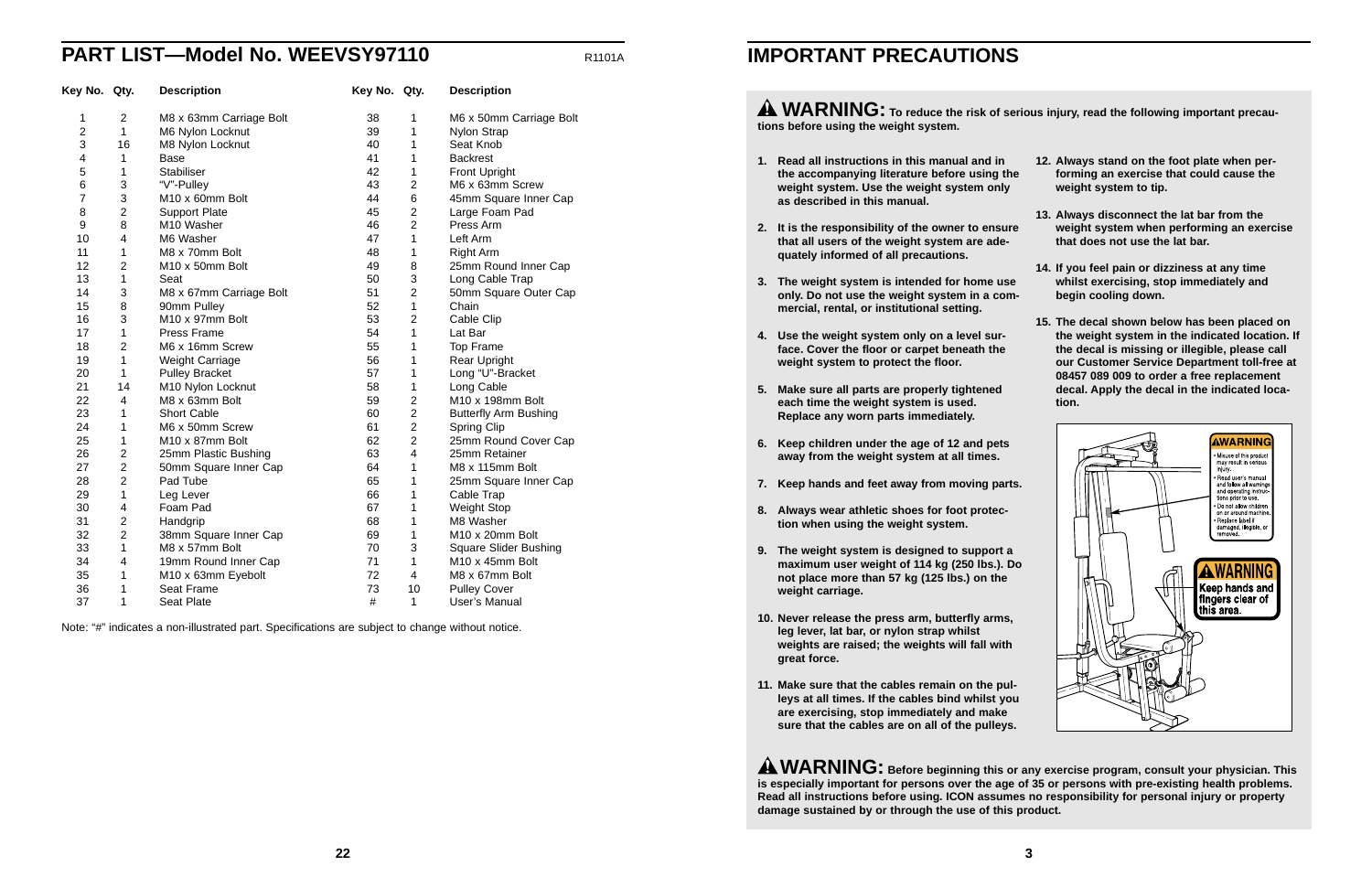### **NOTES**

### **BEFORE YOU BEGIN**



Thank you for selecting the versatile WEIDER® 8920 weight system. The WEIDER<sup>®</sup> 8920 offers a selection of weight stations designed to develop every major muscle group of the body. Whether your goal is to tone your body, build dramatic muscle size and strength, or improve your cardiovascular system, the 8920 will help you to achieve the specific results you want.

**For your benefit, read this manual carefully before using the weight system.** If you have additional questions, please call our Customer Service

Department at **0845 089 009.** To help us assist you, please note the product model number and serial number before calling. The model number is WEEVSY97110. The serial number can be found on a decal attached to the weight system (see the front cover of this owner's manual).

Before reading further, please review the drawing below and familiarize yourself with the parts that are labeled.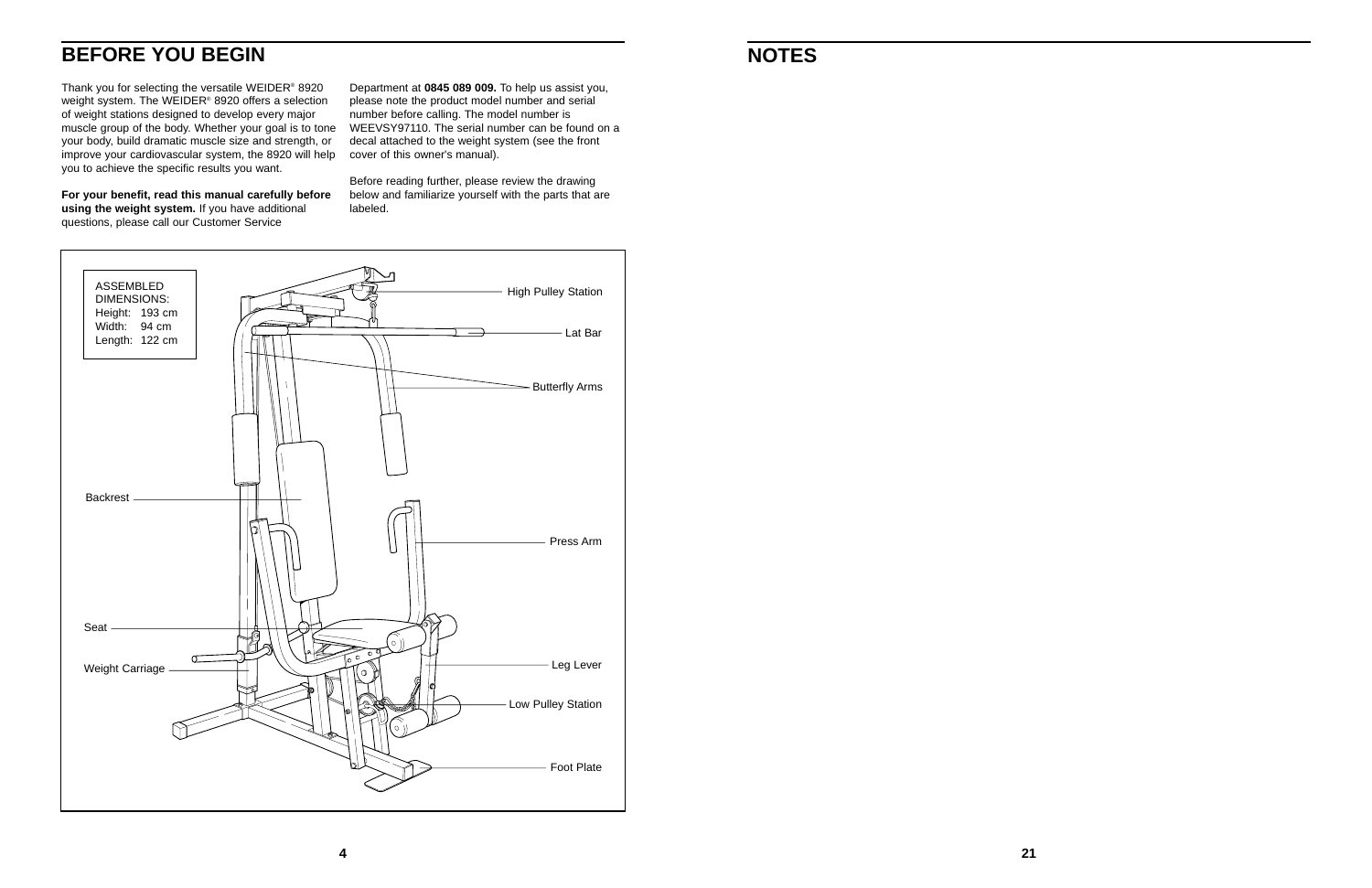

1. **Before beginning assembly, be sure that you have read and understand the information in the box above.**

Press a 50mm Square Inner Cap (27) into the end of the Base (4). Press a 50mm Square Outer Cap (51) onto each end of the Stabiliser (5).

Insert two M8 x 63mm Carriage Bolts (1) up through the Base (4). Insert two M8 x 67mm Carriage Bolts (14) up through the Stabiliser (5). **Note: Be sure the indents around the holes in the Stabiliser are on the bottom.**

Slide the bracket end of the Base (4) onto the M8 x 67mm Carriage Bolts (14) in the Stabilizer (5). Slide the Rear Upright (56) onto the Carriage Bolts. Hand tighten an M8 Nylon Locknut (3) onto each Carriage Bolt.

#### **FRAME ASSEMBLY**

### **NOTES**

**Before beginning assembly, carefully read the following information and instructions:**

- **•** Assembly requires two people.
- **•** Place all parts in a cleared area and remove the packing materials. Do not dispose of the packing materials until assembly is completed.
- **•** Tighten all parts as you assemble them, unless instructed to do otherwise.



#### **Make Things Easier for Yourself**

Everything in this manual is designed to ensure that the weight system can be assembled successfully by anyone. However, it is important to realize that the versatile weight system has many parts and that the assembly process will take time. Most people find that by setting aside plenty of time, assembly will go smoothly.

#### **ASSEMBLY**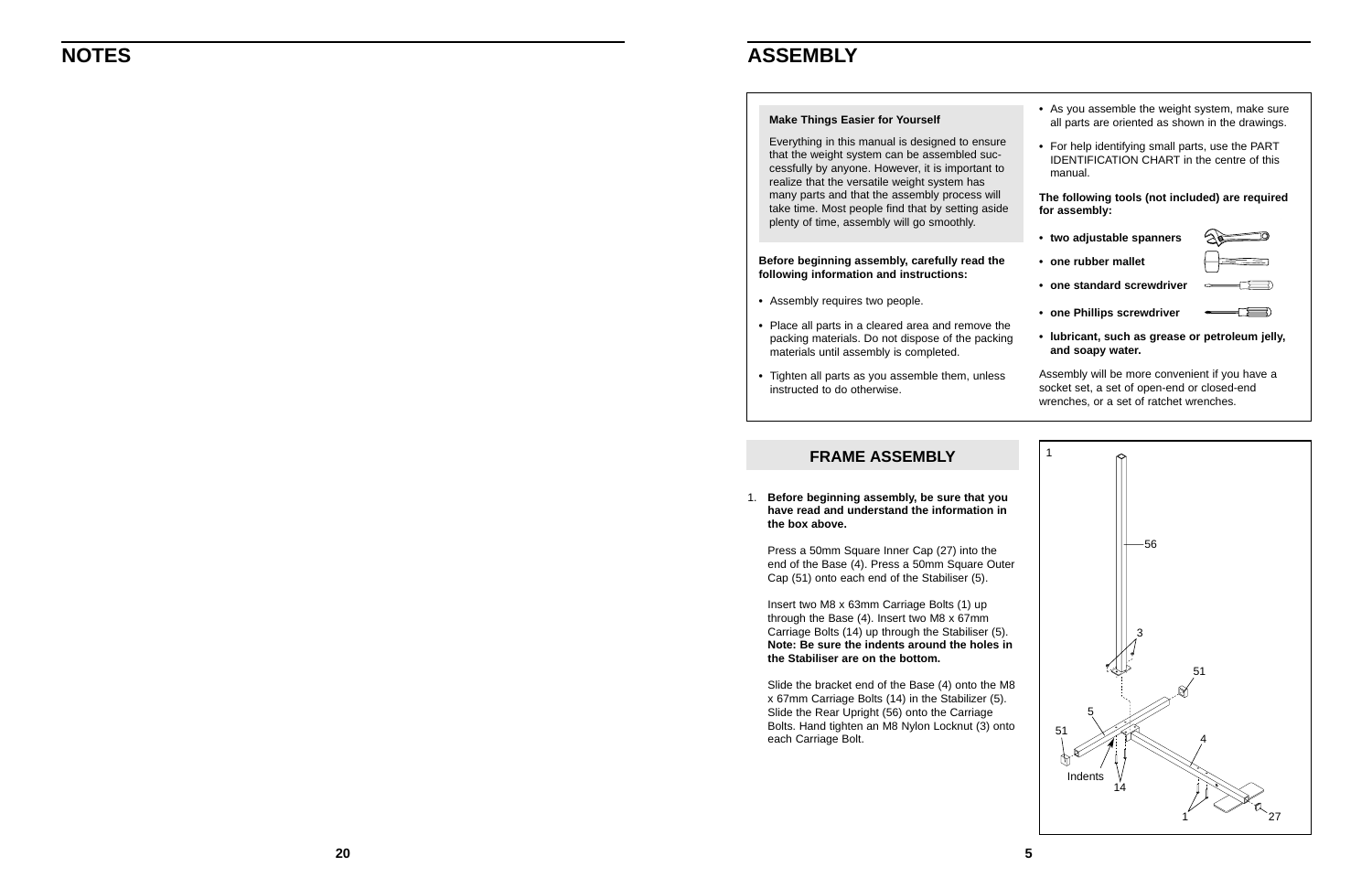2. **Refer to drawing 2a.** Press a 25mm Round Inner Cap (49) into each end of the weight tube on the Weight Carriage (19). **Note: Make sure the Square Slider Bushings (70) are assembled to the Weight Carriage and Weight Stop (67).**

Turn the Weight Stop (67) so that the indicated hole is on the side shown and the Square Slider Bushing (70) is on top. Slide the Weight Stop onto the Rear Upright (56).

**Refer to drawing 2b.** Attach the Weight Stop (67) to the Rear Upright (56) with an M8 x 70mm Bolt (11) and an M8 Nylon Locknut (3).

Orient the Weight Carriage (19) as shown. Slide the Weight Carriage onto the Rear Upright (56).

Press a 25mm Square Inner Cap (65) into the Front Upright (42). Slide the Front Upright onto the M8 x 63mm Carriage Bolts (1) in the Base (4). Hand tighten an M8 Nylon Locknut (3) onto each Carriage Bolt. **Do not tighten the Nylon Locknuts yet.**

3. Press a 50mm Square Inner Cap (27) into the top of the Rear Upright (56). Press a 45mm Square Inner Cap (44) into each end of the crossbar on the Top Frame (55). Press two 25mm Round Inner Caps (49) into the top of the crossbar.

Attach the Top Frame (55) to the Front Upright (42) with two M8 x 67mm Bolts (72), a Support Plate (8), and two M8 Nylon Locknuts (3). Attach the Top Frame to the Rear Upright (56) in the same manner.

**Tighten the Nylon Locknuts (3) used in steps 1–3.**



### **CABLE DIAGRAM**

The cable diagram below shows the proper routing of the Short Cable (23) and the Long Cable (58). Use the diagram to be sure that the two cables and the cable traps have been assembled correctly. If the cables have not been correctly routed, the weight system will not function properly and damage may occur. The numbers show the correct route for each cable. The starting and ending points of each cable are labeled. The small drawings show the correct position of each cable trap. **Make sure that the cable traps do not touch or bind the cables.**



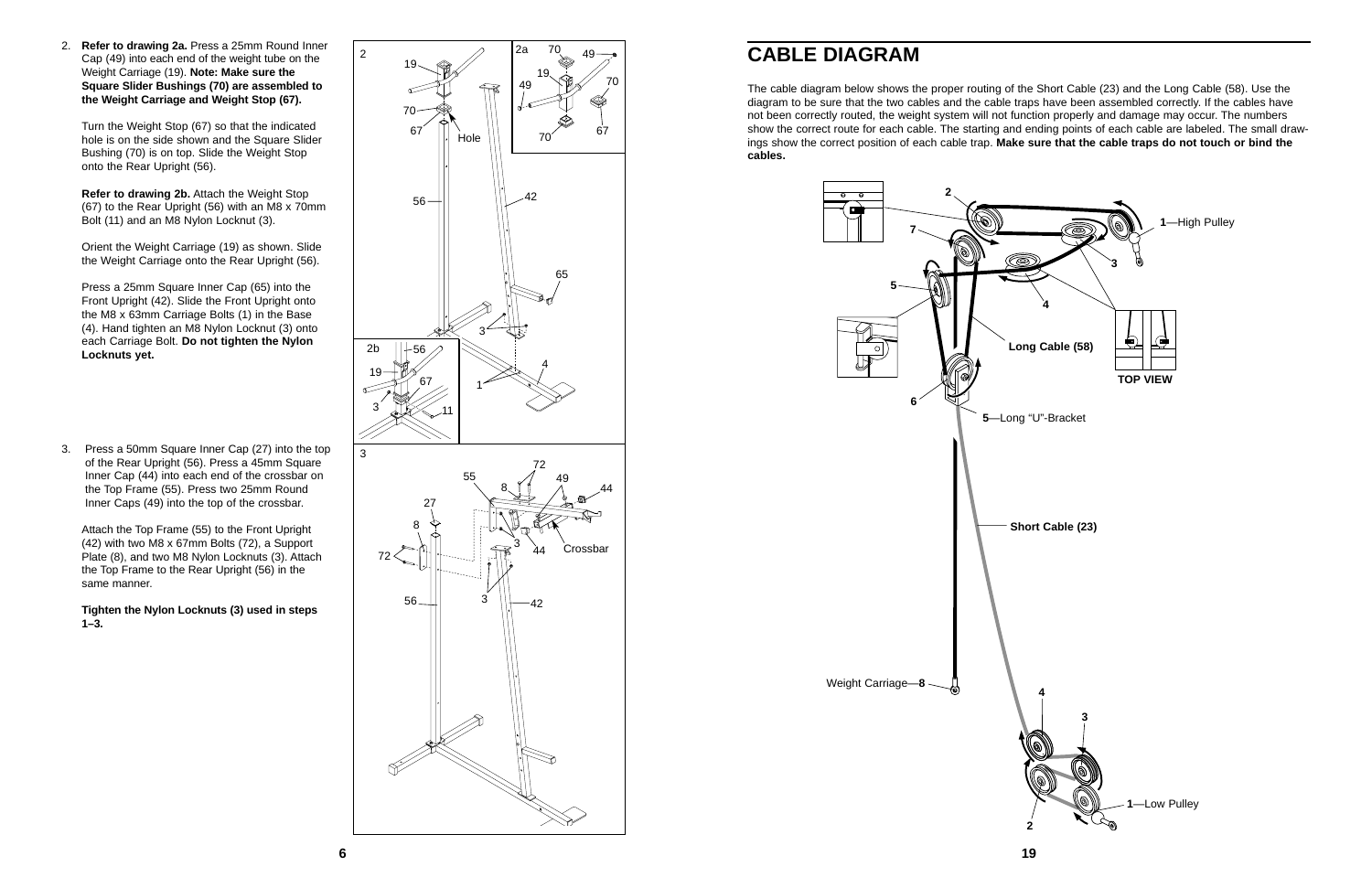### **TROUBLE-SHOOTING AND MAINTENANCE**

Make sure all parts are properly tightened each time you use the weight system. Replace any worn parts immediately. The weight system can be cleaned using a damp cloth and mild non-abrasive detergent. Do not use solvents.

#### **TIGHTENING THE CABLES**

Woven cable, the type of cable used on the weight system, can stretch slightly when it is first used. If there is slack in the cables before resistance is felt, the cables should be tightened.

Slack can be removed from the Short Cable (23) by tightening the M8 Nylon Locknut (3) at the end of the Cable.

Additional slack can be removed by moving the 90mm Pulley (15) to the other hole in the Long "U"- Bracket (57). Remove the M10 Nylon Locknut (21) and the M10 x 50mm Bolt (12) from the Pulley Covers (73), the Pulley, and the "U"-Bracket. Reattach the Pulley and the Pulley Covers to the other hole in the "U"-Bracket with the Bolt and Nylon Locknut. **Make sure that the Cable and Pulley move smoothly.**

**Note: If a cable tends to slip off the pulleys, the cable may have become twisted. Remove the cable and re-install it. If a cable needs to be replaced, see ORDERING REPLACEMENT PARTS on the back cover of this manual.**





5. Press a 45mm Square Inner Cap (44) into the top of one of the Press Arms (46). Press a 25mm Round Inner Cap (49) into each end of the handle on the Press Arm. Attach the Press Arm to one side of the Press Frame (17) with two M8 x 63mm Bolts (22) and two M8 Nylon Locknuts (3).

Assemble the other Press Arm (46) in the same manner.

6. Identify the the Left Arm (47) and Right Arm (48). Note the position of the welded bracket on each Arm. **Arm identification is important for step 7.** Press a Butterfly Arm Bushing (60) into each Arm.

4. Press a 25mm Plastic Bushing (26) onto each welded spacer on the Press Frame (17). Slide the Press Frame onto the Base (4) so the Plastic Bushings are aligned with the indicated tube in the base. **Note: This will be a tight fit; the Plastic Bushings should fit over the ends of the tube in the Base.**

Lubricate an M10 x 198mm Bolt (59). Attach the Press Frame (17) to the Base (4) with the Bolt, two M10 Washers (9), and an M10 Nylon Locknut (21). **Note: Do not overtighten the Nylon Locknut; the Press Frame must be able to pivot easily.**

#### **ARM ASSEMBLY**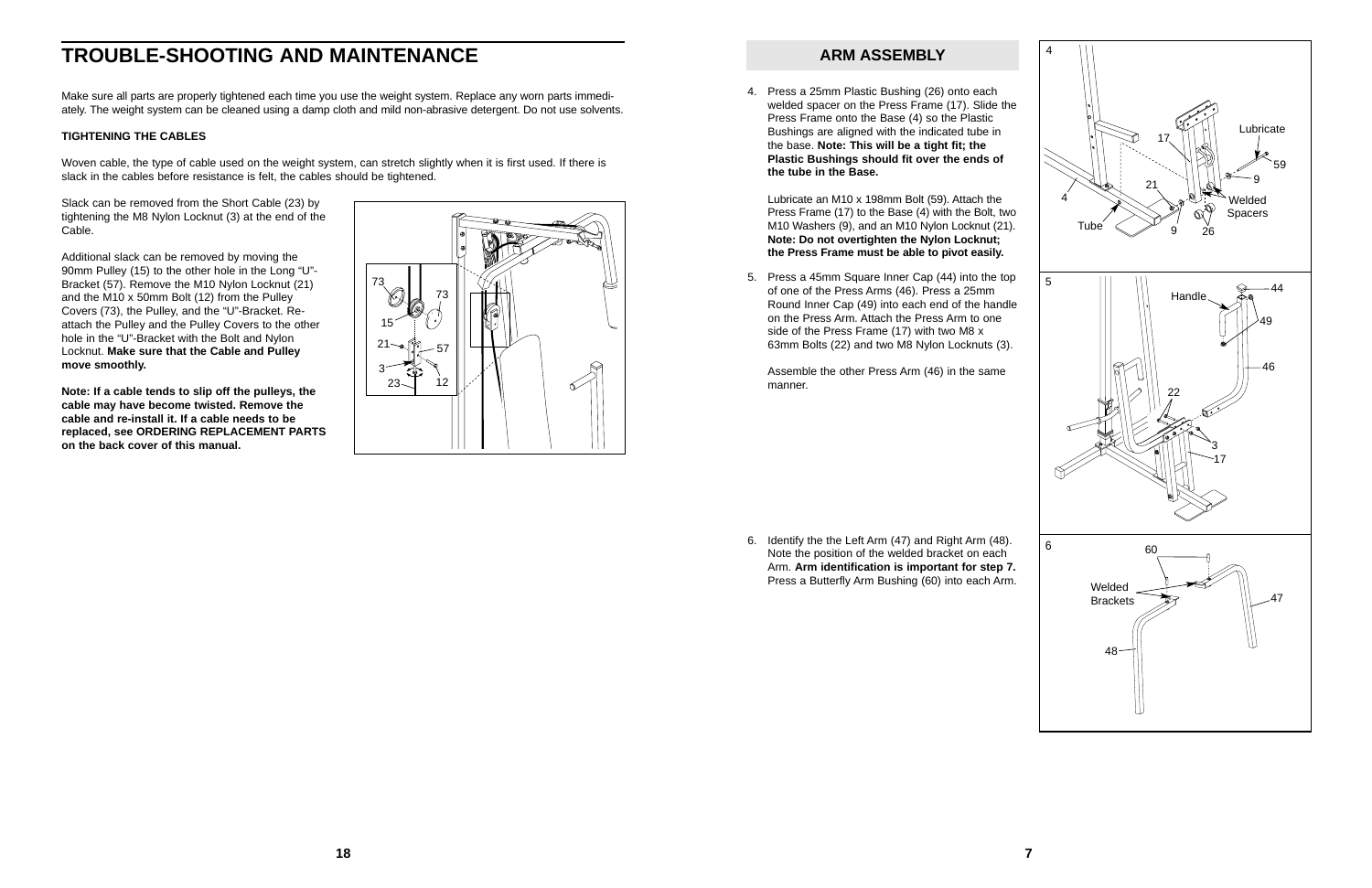8. **During steps 9 through 22, refer to the CABLE DIAGRAM on page 19 of this manual to verify proper cable routing.** Before beginning this section, identify the Short Cable (23) and the Long Cable (58) by comparing the ends of the cables.

**IMPORTANT: Whilst assembling the cables, do not overtighten the bolts and nuts securing the pulleys. The pulleys must turn freely.**

9. **Locate the Long Cable (58).** Route the Long Cable around a 90mm Pulley (15). Attach the Pulley and two Pulley Covers (73) to the Top Frame (55) with an M10 x 97mm Bolt (16) and an M10 Nylon Locknut (21). **Note: The small tabs on the Pulley Covers must be on top. Be sure that the Cable is between the Pulley and the rod on the Top Frame and that the end of the Cable with the ball is on the indicated side of the Rod.**

| <b>WEIGHT</b>  | <b>PRESS ARM</b><br>(Ibs.) | <b>BUTTERFLY ARM</b><br>(Ibs.) | <b>LOW PULLEY/</b><br><b>LEG LEVER</b><br>(Ibs.) | <b>HIGH PULLEY</b><br>(Ibs.) |
|----------------|----------------------------|--------------------------------|--------------------------------------------------|------------------------------|
| $\pmb{0}$      | 12                         | $\overline{7}$                 | 10                                               | 10                           |
| $\overline{5}$ | 22                         | 11                             | 18                                               | 16                           |
| 10             | 31                         | 15                             | 25                                               | 21                           |
| 15             | 40                         | 20                             | 32                                               | 26                           |
| 20             | 50                         | 24                             | 39                                               | 32                           |
| 25             | 59                         | 29                             | 46                                               | 37                           |
| 30             | 68                         | 33                             | 53                                               | 42                           |
| 35             | 78                         | 38                             | 61                                               | 47                           |
| 40             | 87                         | 42                             | 68                                               | 53                           |
| 45             | 97                         | 47                             | 75                                               | 58                           |
| 50             | 106                        | 51                             | 82                                               | 63                           |
| 55             | 115                        | 56                             | 89                                               | 68                           |
| 60             | 125                        | 60                             | 96                                               | 74                           |
| 65             | 134                        | 64                             | 103                                              | 79                           |
| 70             | 144                        | 69                             | 111                                              | 84                           |
| 75             | 153                        | 73                             | 118                                              | 89                           |
| 80             | 162                        | 78                             | 125                                              | 95                           |
| 85             | 172                        | 82                             | 132                                              | 100                          |
| $90\,$         | 181                        | 87                             | 139                                              | 105                          |
| 95             | 190                        | 91                             | 146                                              | 110                          |
| 100            | 200                        | 96                             | 153                                              | 116                          |
| 105            | 210                        | 100                            | 160                                              | 121                          |
| 110            | 219                        | 104                            | 168                                              | 126                          |
| 115            | 228                        | 109                            | 175                                              | 131                          |
| 120            | 237                        | 113                            | 182                                              | 137                          |
| 125            | 247                        | 118                            | 189                                              | 142                          |



## **WEIGHT RESISTANCE CHART**

This chart shows the approximate weight resistance at each weight station. The column labeled "WEIGHT" refers to the amount of weight, in pounds, placed on the weight carriage. The weight resistance shown for the butterfly arm station is for each butterfly arm. **Note: The actual resistance at each station may vary due to friction between the cables, pulleys, and weight carriage.**

7. Lubricate both axles on the Top Frame (55).

Slide the Right Arm (48) onto the right axle of the Top Frame (55). **Note: Be careful not to confuse the Right Arm with the Left Arm (47); refer to step 6 to identify the Right Arm. Be sure that the upper end of the Right Arm is behind the indicated bracket on the Top Frame.**

Tap two 25mm Retainers (63) and a 25mm Round Cover Cap (62) onto the right axle of the Top Frame (55). **Be sure that the teeth on the Retainers bend toward the Cover Cap, as shown in the inset drawing.**

Attach the Left Arm (47) in the same manner.

Press two 45mm Square Inner Caps (44) into the lower ends of the Left and Right Arms (47, 48). Wet the lower end of each Arm with soapy water. Slide a Large Foam Pad (45) onto the lower end of each Arm.

#### CABLE ASSEMBLY 8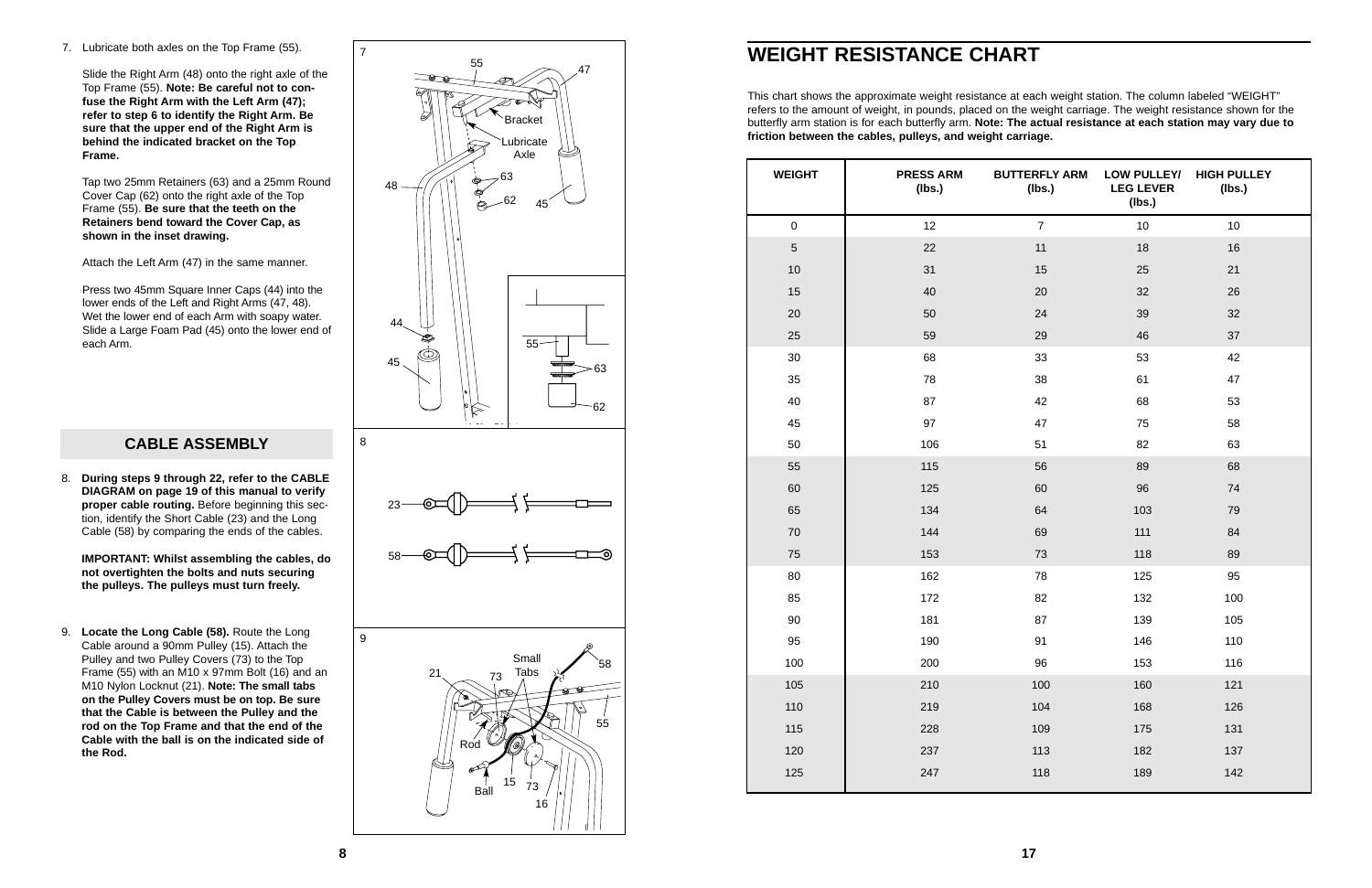- 12. Route the Long Cable (58) around a "V"-Pulley (6). Attach the Pulley and the Long Cable Trap (50) to the Right Arm (48) with an M10 x 60mm Bolt (7) and an M10 Nylon Locknut (21). **Be sure that the Cable is in the groove of the Pulley and that a Long Cable Trap (50) is turned to hold the Cable in place.**
- 13. **Refer to the inset drawing.** Attach the Pulley Bracket (20) to the bracket on the Top Frame (55) with an M8 x 115mm Bolt (64) and an M8 Nylon Locknut (3). **Note: The Pulley Bracket is preassembled with a 90mm Pulley (15) and a Cable Trap (66).**

Route the Long Cable (58) around the 90mm Pulley (15) attached to the Pulley Bracket (20). **Be sure that the Cable is in the groove of the Pulley and that the Cable Trap (66) is turned to hold the Cable in place.** Make sure that the M10 x 50mm Bolt (12), securing the Pulley and Cable Trap to the Pulley Bracket, is properly tightened and that the Pulley Bracket can pivot freely.



#### **ATTACHING AND REMOVING THE SEAT**

Set the bracket on the Seat Frame (36) onto the pin on the Front Upright (42). Attach the Seat Frame to the Front Upright with the M8 x 67mm Carriage Bolt (14) and the Seat Knob (40).

For some exercises, the Seat (13) must be removed. First, be sure that the chain is not attached to the leg lever. Next, remove the Seat Knob (40) and the M8 x 67mm Carriage Bolt (14) from the Seat Frame (36). Lift the Seat Frame off the Front Upright (42).

#### **ATTACHING THE LEG LEVER TO THE LOW PULLEY STATION**

To use the Leg Lever (29), the seat must be attached to the front upright (see ATTACHING AND REMOV-ING THE SEAT above).

Attach one end of the Chain (52) to the M10 x 63mm Eyebolt (35) with a Cable Clip (53). Attach the other end of the Chain to the Short Cable (23) with a Cable Clip. **Note: Be sure the Eyebolt is positioned vertically on the Leg Lever.**



10. Wrap the Long Cable (58) around a "V"-Pulley (6). Attach the Pulley and a Long Cable Trap (50) to the bracket on the Front Upright (42) with an M10 x 60mm Bolt (7) and an M10 Nylon Locknut (21). **Be sure that the Cable Trap is positioned to hold the Cable in the groove of the Pulley.**

11. Route the Long Cable (58) around a "V"-Pulley (6). Attach the Pulley and a Long Cable Trap (50) to the Left Arm (47) with M10 x 60mm Bolt (7) and an M10 Nylon Locknut (21). **Be sure that the Cable is in the groove of the Pulley, and that the Cable Trap is positioned to hold the Cable in place.**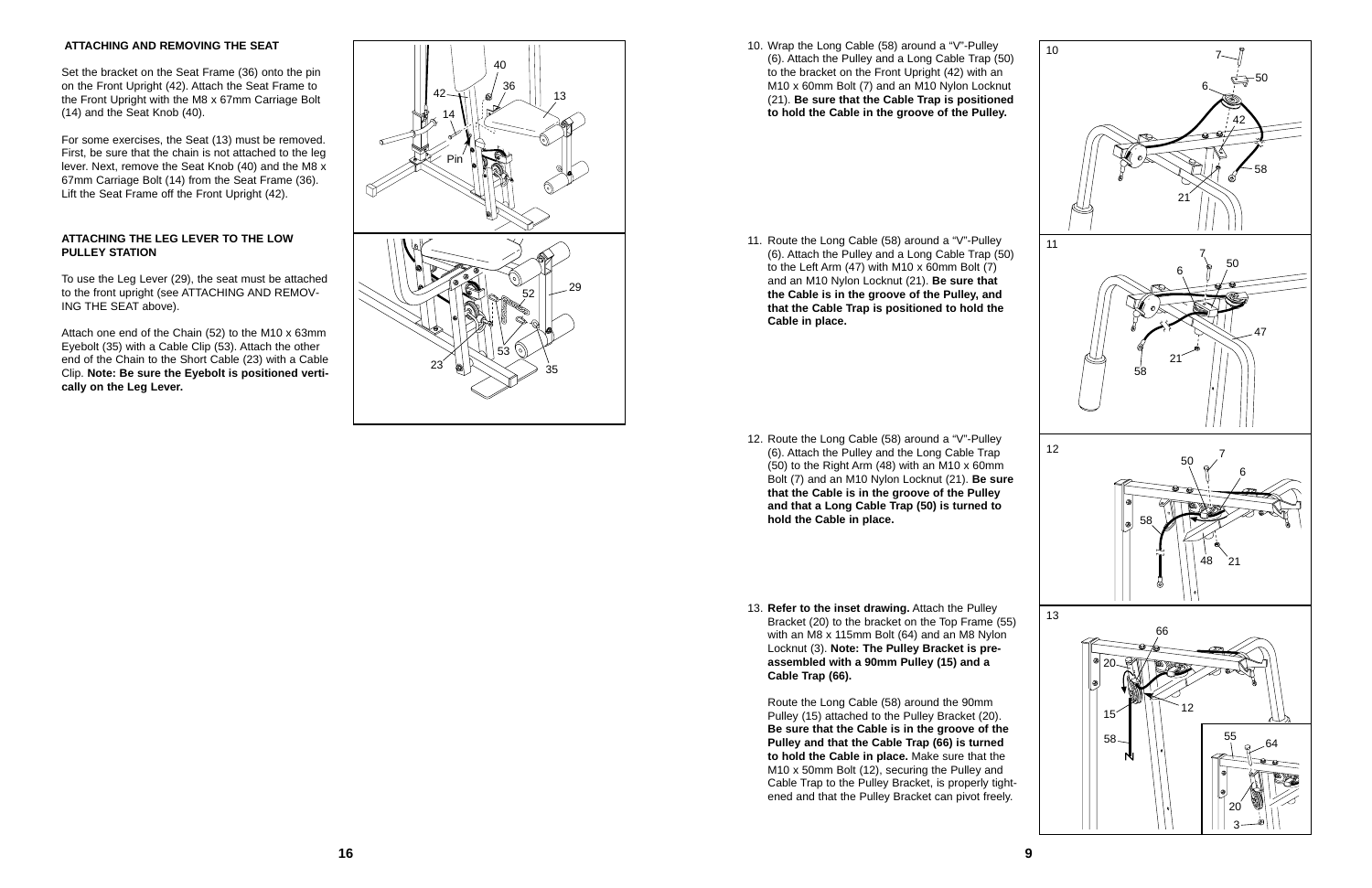16. Attach the Long Cable (58) to the Weight Carriage (19) with an M10 x 20mm Bolt (69) and an M10 Nylon Locknut (21).

### **ADJUSTMENT**

#### The instructions below describe how each part of the weight system can be adjusted. **IMPORTANT: When attaching the lat bar or nylon strap, make sure that the attachments are in the correct starting position for the exercise to be performed. If there is any slack in the cables or chain as an exercise is performed,**

**the effectiveness of the exercise will be reduced.** 



#### **ADDING WEIGHTS TO THE WEIGHT CARRIAGE**

To add resistance to your workout, slide an equal amount of weight (not included) onto each side of the weight tube on the Weight Carriage (19). Make sure that the weights are pushed against the stops. Secure the weight with two Spring Clips (61). **Note: Due to the cables and pulleys, the actual amount of resistance at each exercise station may vary from the amount of weight used. Use the WEIGHT RESISTANCE CHART on page 17 to find the actual amount of resistance at each weight station.**

#### **ATTACHING THE LAT BAR OR NYLON STRAP TO A PULLEY STATION**



Attach the Lat Bar (54) to the Long Cable (58) with a Cable Clip (53). For some exercises, the Chain (52) should be attached between the Lat Bar and the Long Cable with two Cable Clips. **Adjust the length of the Chain between the Lat Bar and the Long Cable so the Lat Bar is in the correct starting position for the exercise to be performed.**

The Nylon Strap (not shown) can be attached in the same manner.

The accessories can be attached to the Short Cable (not shown) in the same manner.

**WARNING: Do not place more than 57 kg (125 lbs) on the weight carriage. Always secure the weight on the Weight Carriage (19) with two Spring Clips (61).**

14. Wrap the Long Cable (58) around a 90mm Pulley (15). Attach the Pulley and a pair of Pulley Covers (73) to the upper hole in the Long "U"- Bracket (57) with an M10 x 50mm Bolt (12) and an M10 Nylon Locknut (21). **Be sure that the large tabs on the Pulley Covers are on the side shown.**

15. Route the Long Cable (58) around a 90mm Pulley (15). Attach the Pulley to the bracket on the Top Frame (55) with an M10 x 45mm Bolt (71) and an M10 Nylon Locknut (21). **Be sure that the Cable is in the groove of the Pulley and that the Cable and Pulley move smoothly.**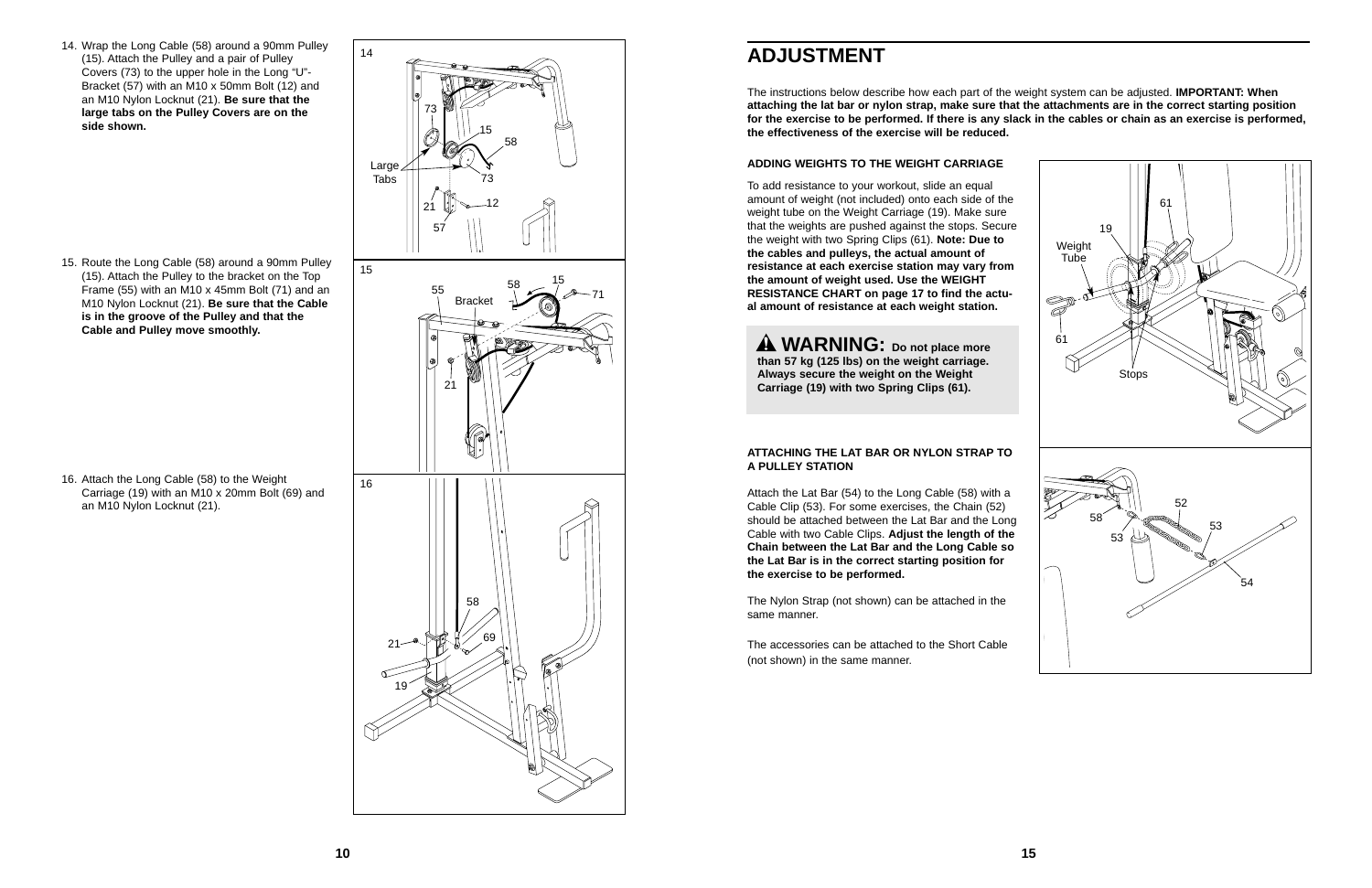20. Wrap the Short Cable (23) around a 90mm Pulley (15). Attach the Pulley and a pair of Pulley Covers (73) to the upper hole in the Front Upright (42) with an M10 x 97mm Bolt (16), an M10 Washer (9), and an M10 Nylon Locknut (21). **Be sure that the small tabs on the Pulley Covers are on the side shown.**

26. Press two 19mm Round Inner Caps (34) into the ends of both Pad Tubes (28).

Insert one Pad Tube (28) into the Seat Frame (36). Slide a Foam Pad (30) onto each end of the Pad Tube.

Insert the other Pad Tube (28) into the Leg Lever (29). Slide a Foam Pad (30) onto each end of the Pad Tube.

27. Make sure that all parts have been properly tightened. The use of all remaining parts will be explained in ADJUSTMENT, beginning on page 15 of this manual.

- 18. Wrap the Short Cable (23) around a 90mm Pulley (15). Attach the Pulley and a pair of Pulley Covers (73) to the lower hole in the Front Upright (42) with an M10 x 97mm Bolt (16), an M10 Washer (9), and an M10 Nylon Locknut (21). **Be sure the small tabs on the Pulley Covers are on the side shown.**
- 19. Wrap the Short Cable (23) around a 90mm Pulley (15). Attach the Pulley and a pair of Pulley Covers (73) to the upper hole in the Press Frame (17) with an M10 x 87mm Bolt (25), an M10 Washer (9), and an M10 Nylon Locknut (21). **Make sure that the large tabs on the Pulley Covers are on the side shown.**

Before using the weight system, pull each cable a few times to make sure that the cables move smoothly over the pulleys. If one of the cables does not move smoothly, find and correct the problem. **IMPORTANT: If the cables are not properly routed, they may be damaged when heavy weight is used. See the CABLE DIAGRAM on page 19 of this manual for proper cable routing. If there is any slack in the cables, you will need to remove it by tightening the cables; see TROUBLE-SHOOTING AND MAINTE-NANCE on page 18.**



17. **Locate the Short Cable (23).** Route the Short Cable through the bracket on the Press Frame (17), as shown. **Be sure that the Cable is routed over the crossbar.** 

Hold a 90mm Pulley (15) inside the bracket on the Press Frame (17). Attach the Pulley to the Press Frame with an M10 x 198mm Bolt (59), two M10 Washers (9), and an M10 Nylon Locknut (21).

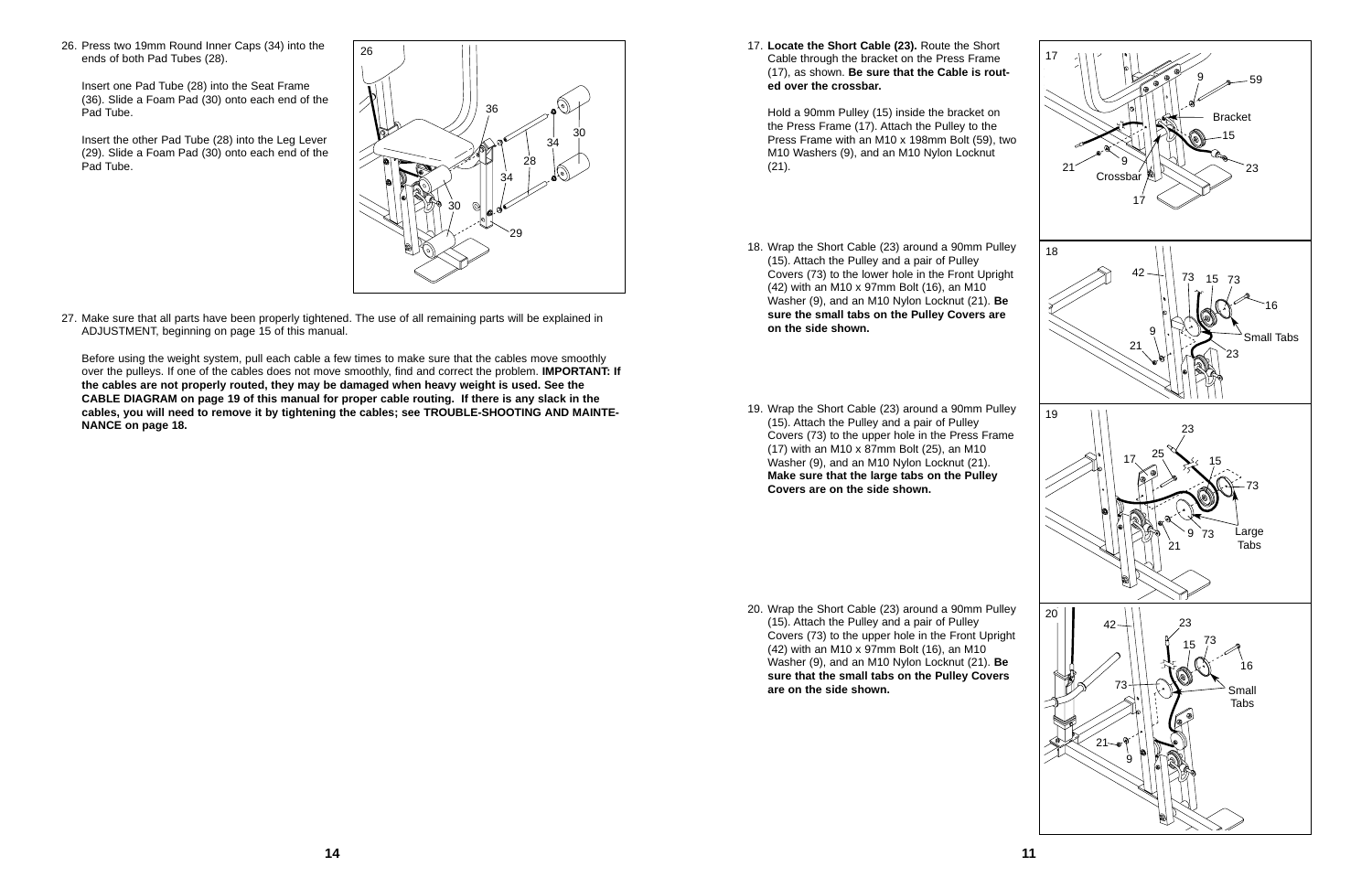22. Attach the Backrest (41) to the Front Upright (42) with two M6 x 63mm Screws (43) and two M6 Washers (10).

#### **SEAT ASSEMBLY**

Insert the M6 x 50mm Carriage Bolt (38) into the centre hole in the Seat Plate (37). Attach the Seat Plate to the Seat (13) with two M6 x 16mm Screws (18).

25. Rest the Seat Frame (36) on the indicated pin in the Front Upright (42). Attach the Seat Frame to the Front Upright with an M8 x 67mm Carriage Bolt (14) and the Seat Knob (40).

23. Press a 38mm Square Inner Cap (32) into the Seat Frame (36).

Insert the M6 x 50mm Carriage Bolt (38) into the indicated hole in the Seat Frame (36). Tighten an M6 Nylon Locknut (2) with an M6 Washer (10) onto the Carriage Bolt.

Attach the other end of the Seat (13) to the Seat Frame (36) with an M6 Washer (10) and the M6 x 50mm Screw (24).



24. Press a 38mm Square Inner Cap (32) into the Leg Lever (29).

21. Attach the end of the Short Cable (23) to the  $\sqrt{21}$ Long "U"-Bracket (57) with an M8 Nylon Locknut (3) and an M8 Washer (68). **Do not completely tighten the Nylon Locknut; it should be threaded onto the end of the Cable until two threads are showing above the Nylon Locknut, as shown in the inset drawing.**

> Lubricate the M8 x 57mm Bolt (33). Attach the Leg Lever (29) to the Seat Frame (36) with the Bolt and an M8 Nylon Locknut (3). **Do not overtighten the Nylon Locknut; the Leg Lever must pivot freely.**

> Insert the M10 x 63mm Eyebolt (35) into the Leg Lever (29) from the direction shown. Tighten an M10 Nylon Locknut (21) with an M10 Washer (9) onto the Eyebolt. **Note: Be sure the Eyebolt is positioned vertically on the Leg Lever.**

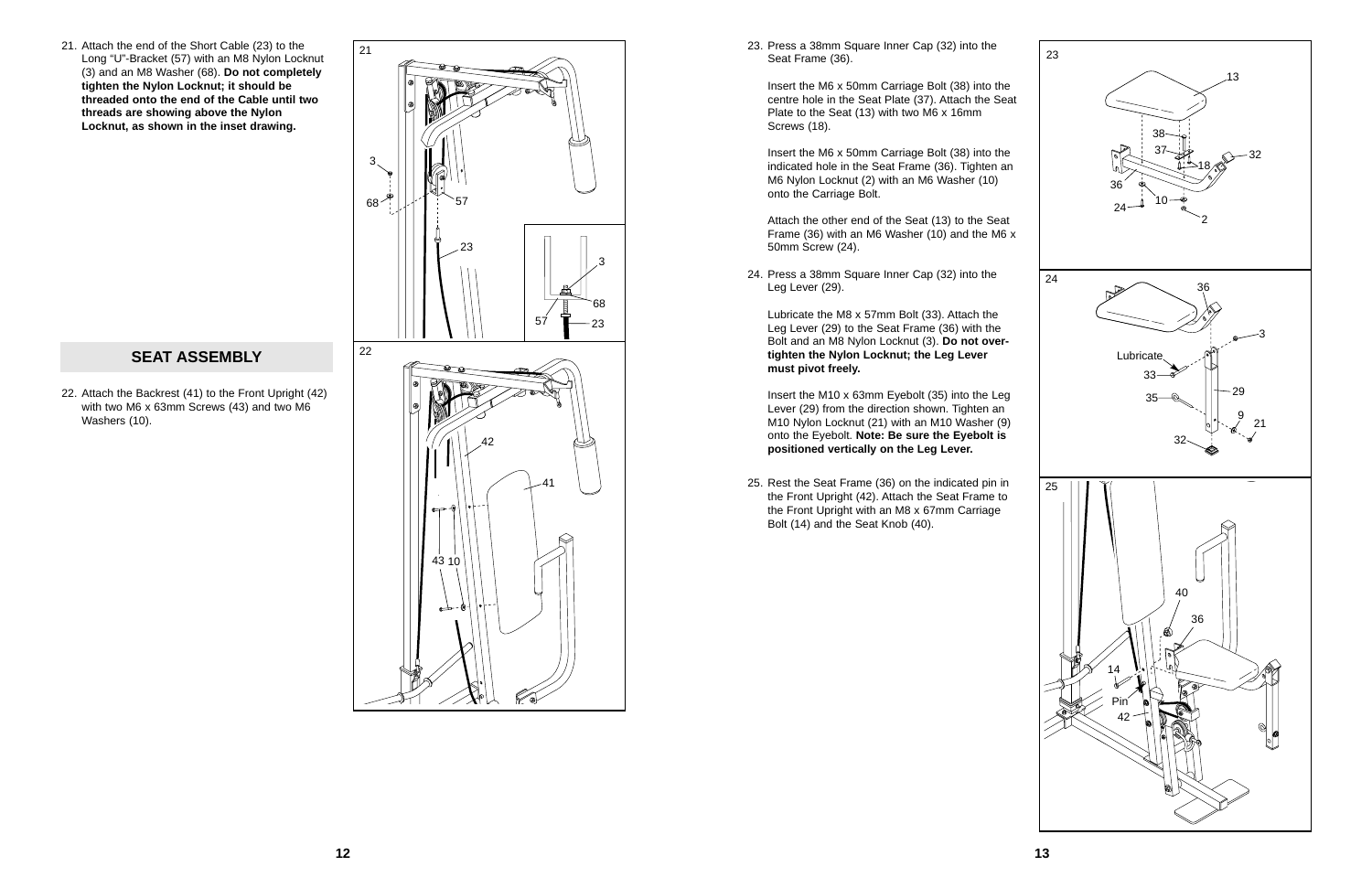This chart is provided to help you identify the small parts used in assembly. **Important: Some parts may have been pre-assembled for shipping purposes; if you cannot find a part in the parts bags, check to see if it has been pre-assembled.**

# **REMOVE THIS PART IDENTIFICATION CHART FROM THE MANUAL**

**Note: Assembly is divided into four stages: 1) frame assembly, 2) arm assembly, 3) cable assembly, and 4) seat assembly. The hardware for each stage is packaged separately. Wait until you**



**begin each assembly stage to open that parts bag.**



"V"-Pulley (6) (Not shown to scale)



90mm Pulley (15) (Not shown to scale)